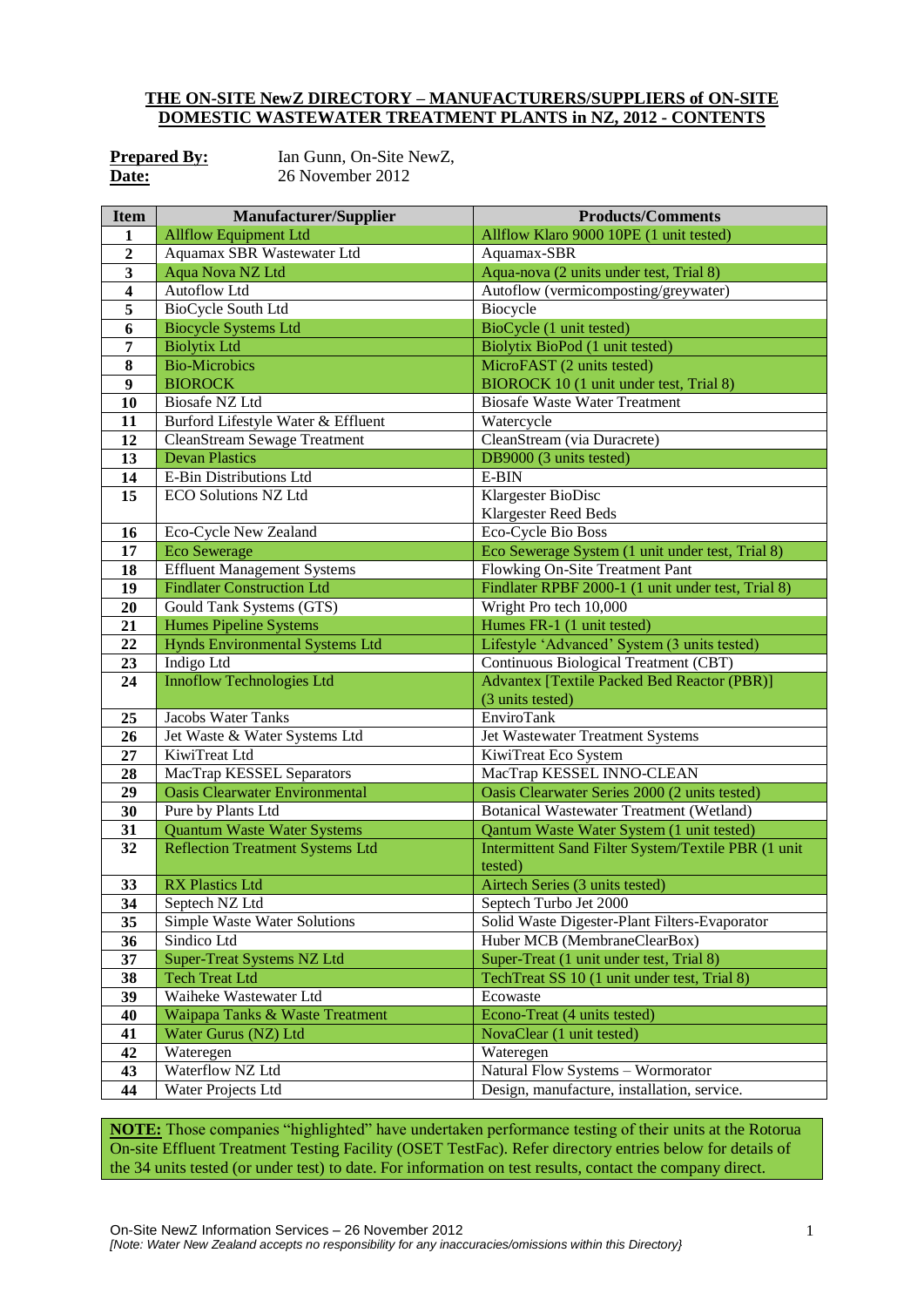## **THE ON-SITE NewZ DIRECTORY – MANUFACTURERS/SUPPLIERS of ON-SITE DOMESTIC WASTEWATER TREATMENT PLANTS in NZ, 2011 - DETAILS**

- **Prepared By:** Ian Gunn, On-Site NewZ, PO Box 17-368, Greenlane, Auckland 1546, New Zealand **Date:** 26 November 2012
- **Scope:** This Directory covers on-site wastewater treatment systems for residential facilities producing domestic wastewater flows of up to 2,000 litres/day in accordance with AS/NZS 1547:2012 and AS/NZS 1546.3:2008.
- **Colour Key:** Systems performance tested at the Rotorua OSET TestFac www.waternz.org.nz/swans\_oset.html

**Summary Table**: An OSET NTP Testing Summary Table is located at page 12 below.

| <b>Item</b>  | <b>Manufacturer/Supplier</b> | <b>Contacts</b>                       | <b>Products/Distribution</b>      | <b>Comments</b>                                           |
|--------------|------------------------------|---------------------------------------|-----------------------------------|-----------------------------------------------------------|
| 1            | Allflow Equipment Ltd        | Free Ph: 0800 255 3569                | Allflow Klaro 9000 10PE           | An Allflow Equipment unit has undergone                   |
|              | PO Box 3110                  | Ph: (03) 543 9057                     | (Sequential Batch Reactor)        | performance testing at the OSET TestFac (On-site          |
|              | Richmond                     | Fax: (03) 541 0517                    |                                   | <b>Effluent Treatment Testing Facility) in Rotorua as</b> |
|              | NELSON 7050                  | E-mail: clayton@allflow.co.nz         |                                   | follows:                                                  |
|              |                              | Web-site: www.allflow.co.nz           |                                   | Trial 7: (2011/2012) Allflow Klaro 9000 10PE              |
|              |                              |                                       |                                   | Trial 7 was under the OSET NTP (On-site)                  |
|              |                              |                                       |                                   | Effluent Treatment National Testing Programme).           |
| $\mathbf{2}$ | Aquamax SBR Wastewater Ltd   | Ph: (09) 425 9937                     | Aquamax SBR                       | Factory: 1 Goatley Road, Warkworth                        |
|              | Warkworth Tanks 2008 Ltd     | Fax: (09) 425 0048                    | (sequencing batch reactor)        |                                                           |
|              | 397 Wyllie Road              | E-mail: warkworthtanks2008@xtra.co.nz |                                   |                                                           |
|              | RD <sub>1</sub>              | Web-site: www.warkworthtanks.co.nz    |                                   |                                                           |
|              | WARKWORTH 0981               |                                       |                                   |                                                           |
| 3            | Aqua Nova NZ Ltd             | Ph: (09) 372 6600                     | Aqua-nova                         | Two Aqua Nova units are undergoing                        |
|              | 14A Belgium Street           | Fax:                                  | Aqua-nova NR (Nutrient Reduction) | performance testing at the OSET TestFac (On-site          |
|              | Ostend                       | Mobile: (022) 314 9419                | Aqua-nova MBR (Membrane) Series   | <b>Effluent Treatment Testing Facility) in Rotorua as</b> |
|              | <b>WAIHEKE ISLAND 1081</b>   | E-mail: info@aquanova.co.nz           |                                   | follows:                                                  |
|              |                              | Web-site: www.aquanova.co.nz          |                                   | Trial 8: (2012/2013) Aqua-nova                            |
|              |                              |                                       |                                   | Trial 8: (2012/2013) Aqua-nova NR                         |
|              |                              |                                       |                                   | Trial 8 is under the OSET NTP (On-site Effluent           |
|              |                              |                                       |                                   | <b>Treatment National Testing Programme).</b>             |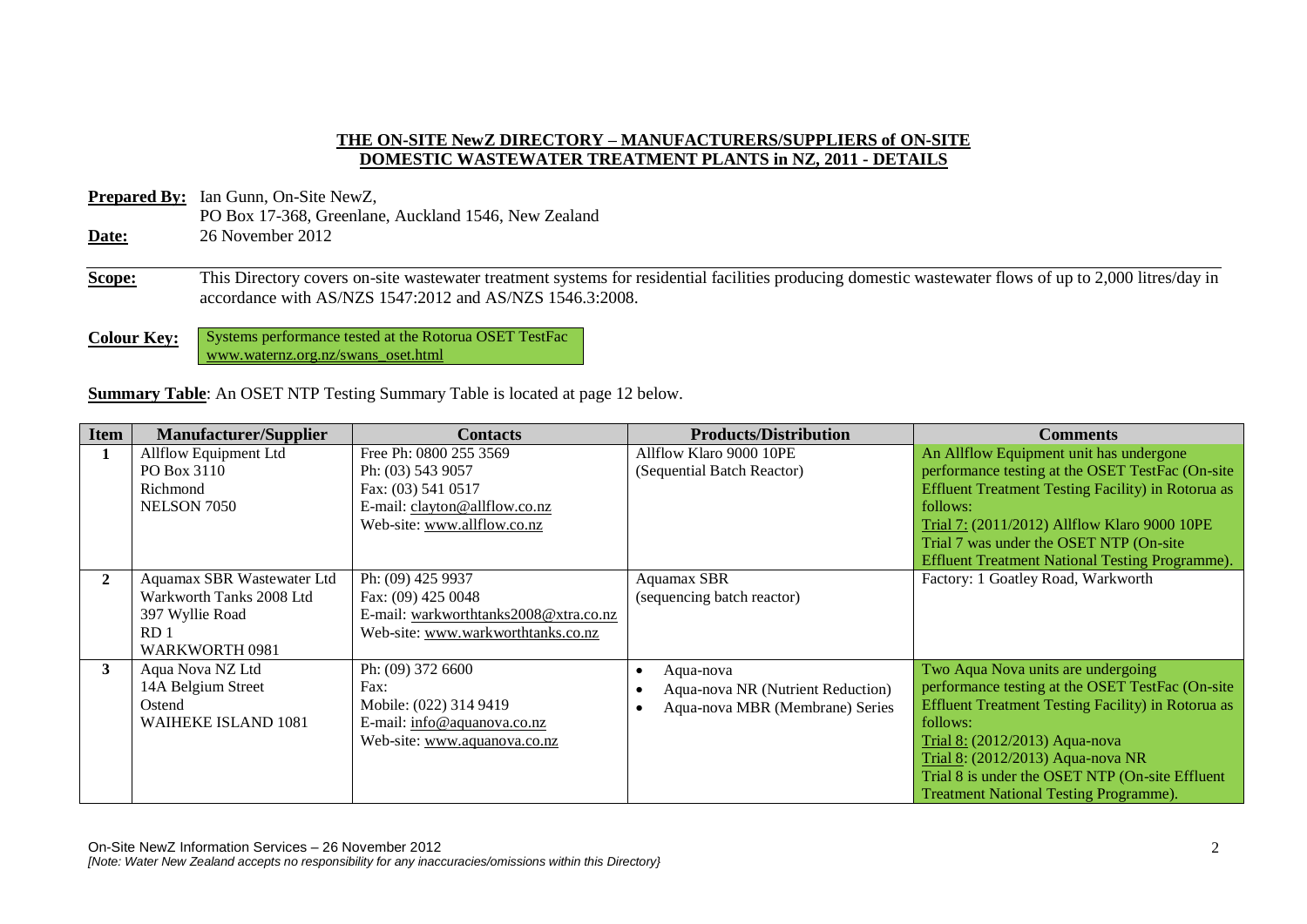| <b>Item</b>    | <b>Manufacturer/Supplier</b>                 | <b>Contacts</b>                         | <b>Products/Distribution</b>                       | <b>Comments</b>                                                                                            |
|----------------|----------------------------------------------|-----------------------------------------|----------------------------------------------------|------------------------------------------------------------------------------------------------------------|
| 4              | Autoflow                                     | Ph: (09) 215 8295                       | Autoflow (worm based aerobic<br>$\bullet$          |                                                                                                            |
|                | 4 Bernard Magnus Lane                        | Fax:                                    | vermiculture, greywater and                        |                                                                                                            |
|                | Greenhithe                                   | Mobile: 021 843 430                     | sequencing batch reactor treatment                 |                                                                                                            |
|                | <b>AUCKLAND 0632</b>                         | E-mail: autoflow@vodafone.co.nz         | system)                                            |                                                                                                            |
|                |                                              | Web-site: www.autoflow.net.nz           | Vortech Super Siphon<br>$\bullet$                  |                                                                                                            |
| 5              | BioCycle South Ltd                           | Free Ph: 0800 246 292                   | Biocycle                                           |                                                                                                            |
|                | Head Office                                  | Ph: 64-3-359 4443                       | (aerobic treatment plant)                          |                                                                                                            |
|                | PO Box 20126                                 | Fax: 64-3-359 4463                      |                                                    |                                                                                                            |
|                | Bishopdale                                   | E-mail: enquiries@biocycle.co.nz        | [Agents in Nelson, West Coast, South               |                                                                                                            |
|                | <b>CHRISTCHURCH 8543</b>                     | Web site: www.biocycle.co.nz            | Canterbury, North Otago, Dunedin,                  |                                                                                                            |
|                |                                              |                                         | Central Otago and Invercargill (refer web-         |                                                                                                            |
|                |                                              |                                         | site for addresses/contact details]                |                                                                                                            |
| 6              | <b>Biocycle Systems Ltd</b><br>PO Box 14-152 | Ph: (06) 873 5298<br>Fax: (06) 873 5297 | <b>Biocycle Waste Water Treatment</b><br>Solutions | A BioCycle unit has undergone performance                                                                  |
|                | Mayfair                                      | E-mail: Biocyclesystems@xtra.co.nz      | (aerobic treatment plant)                          | testing at the OSET TestFac (On-site Effluent<br><b>Treatment Testing Facility) in Rotorua as follows:</b> |
|                | HASTINGS 4159                                | Web-site: www.onesandtwos.co.nz         |                                                    | Trial 3: (2007/2008) BioCycle 6300                                                                         |
|                |                                              |                                         | [Distributors in Northland, Whangarei,             | Trial 3 was under the BOPRC nutrient reduction                                                             |
|                |                                              |                                         | South Northland (2), Auckland (3),                 | testing programme.                                                                                         |
|                |                                              |                                         | Coromandel, Waikato, South Waikato,                | <b>Note:</b> The BioCycle 6300 is a "development"                                                          |
|                |                                              |                                         | Rotorua, Tauranga/Mt Maunganui, Taupo,             | model and as such is not available commercially.                                                           |
|                |                                              |                                         | Gisborne, Hawke's Bay, New Plymouth,               |                                                                                                            |
|                |                                              |                                         | Manawatu, Horowhenua, Wairarapa,                   |                                                                                                            |
|                |                                              |                                         | Kapiti/Paraparumu, and Wellington (refer           |                                                                                                            |
|                |                                              |                                         | web-site for addresses)]                           |                                                                                                            |
| $\overline{7}$ | <b>Biolytix Ltd</b>                          | Free Ph: 0800 700 818                   | <b>Biolytix BioPod</b>                             | A Biolytix unit has undergone performance                                                                  |
|                | PO Box 12-499                                | Ph:                                     | (worm based blackwater and greywater               | testing at the OSET TestFac (On-site Effluent                                                              |
|                | Penrose                                      | Fax:                                    | treatment system)                                  | Treatment Testing Facility) in Rotorua as follows:                                                         |
|                | <b>AUCKLAND 1642</b>                         | E-mail: info@biolytix.com               |                                                    | Trial 1: (2005/2006) Biolytix BF6 2500 PAT                                                                 |
|                |                                              | Web-site: www.biolytix.com              |                                                    | Trial 1 was under the BOPRC nutrient reduction                                                             |
|                |                                              |                                         |                                                    | testing programme.                                                                                         |
|                |                                              |                                         |                                                    |                                                                                                            |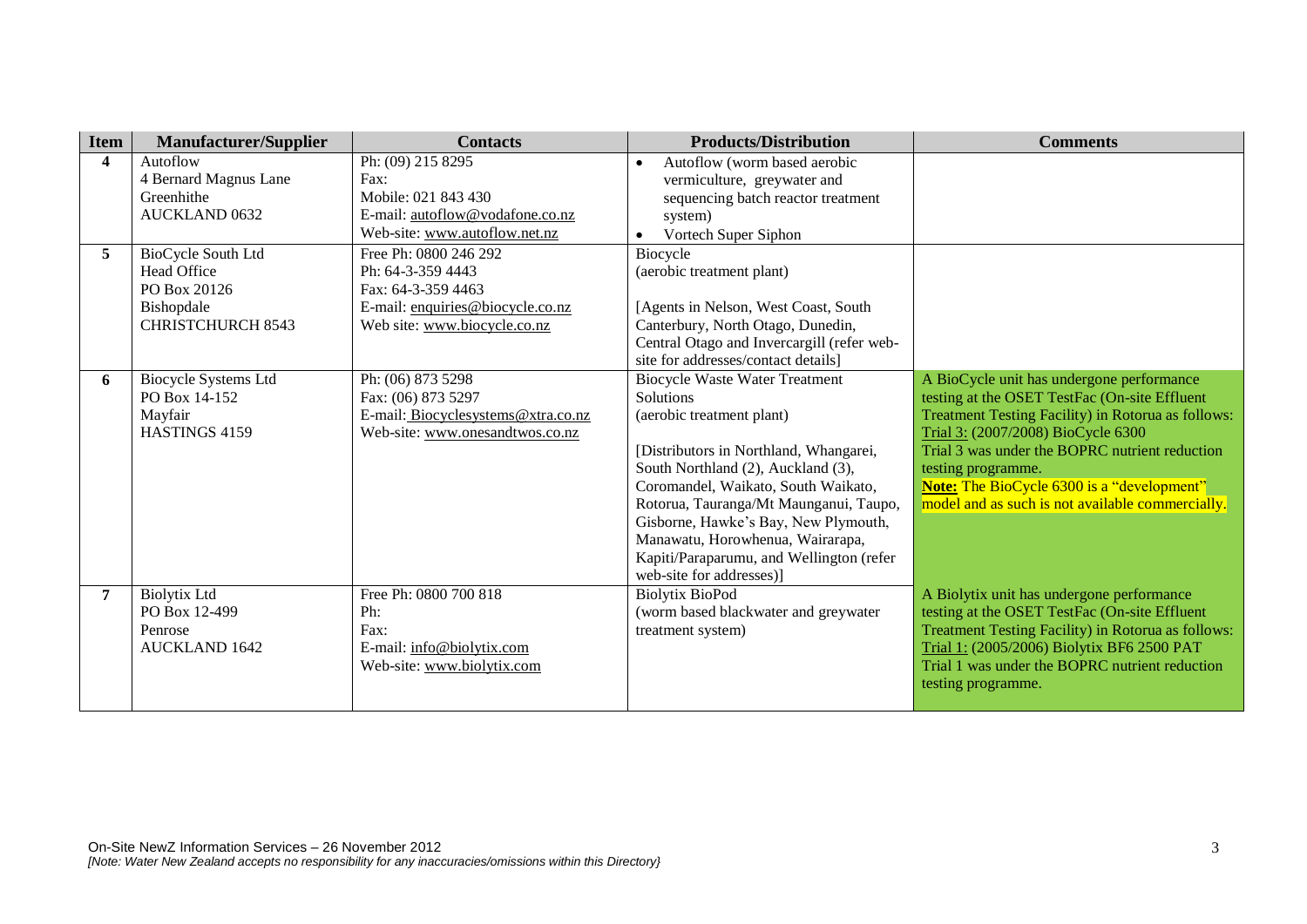| <b>Item</b> | <b>Manufacturer/Supplier</b>        | <b>Contacts</b>                                     | <b>Products/Distribution</b>           | <b>Comments</b>                                           |
|-------------|-------------------------------------|-----------------------------------------------------|----------------------------------------|-----------------------------------------------------------|
| 8           | <b>Bio-Microbics</b>                | Ph: (09) 488 6701                                   | MicroFAST Wastewater Treatment         | Two Bio-Microbics units have undergone                    |
|             | Smith & Loveless New Zealand        | Fax: (09) 488 6702                                  | Systems                                | performance testing at the OSET TestFac (On-site          |
|             | Ltd                                 | E-mail: joegill@xtra.co.nz                          | RetroFAST Septic System<br>$\bullet$   | <b>Effluent Treatment Testing Facility) in Rotorua as</b> |
|             | 145 Kitchener Street, Unit 11       | Web site:                                           | Enhancement                            | follows:                                                  |
|             | PO Box 31 616                       | www.smithandlovelessnz.co.nz                        | (aerated wastewater treatment          | Trial 1: (2005/2006) MicroFAST 0.5                        |
|             | Milford                             |                                                     | systems)                               | Trial 2: (2006/2007) MicroFAST 0.9                        |
|             | NORTH SHORE CITY 0741               |                                                     | <b>BioBarriers Membrane Bioreactor</b> | Trials 1 and 2 were under the BOPRC nutrient              |
|             |                                     |                                                     | (MBR)                                  | reduction testing programme.                              |
|             |                                     |                                                     | (membrane bioreactor system)           |                                                           |
| 9           | <b>BIOROCK-S Series</b>             | Ph: (09) 922 0613                                   | <b>BIOROCK 10</b>                      | A BIOROCK unit is undergoing performance                  |
|             | Ecological Technologies Ltd         | Fax: (09) 376 2249                                  |                                        | testing at the OSET TestFac in Rotorua as                 |
|             | PO Box 46 234                       | Mobile: 021 645 199                                 |                                        | follows:                                                  |
|             | <b>AUCKLAND 1147</b>                | E-mail: geoff@ecotechnologies.co.nz                 |                                        | Trial 8: (2012/2013) BIOROCK 10                           |
|             |                                     | Web site: www.ecotechnologies.co.nz                 |                                        | Trial 8 is under the OSET NTP (On-site Effluent           |
|             |                                     |                                                     |                                        | <b>Treatment National Testing Programme).</b>             |
| 10          | <b>Biosafe NZ Ltd</b>               | Ph: (09) 414 5448                                   | <b>Biosafe Waste Water Treatment</b>   | Division of Chevin Civil Ltd                              |
|             | PO Box 302 094                      | Fax: (09) 414 5449                                  | (aerated wastewater treatment system)  |                                                           |
|             | North Harbour                       | Mobile: (021) 749 106                               |                                        |                                                           |
|             | <b>AUCKLAND 0751</b>                | E-mail: chevin@xtra.co.nz<br>Website: Not available |                                        |                                                           |
| 11          | Burford Lifestyle Water &           | 0800 826 528                                        | Watercycle                             |                                                           |
|             | <b>Effluent Systems</b>             | Ph: (03) 236 8731                                   | (recirculating packed bed biofilter    |                                                           |
|             | Gap Road West                       | Fax: (03) 236 8731                                  | treatment plant)                       |                                                           |
|             | No1 RD                              | E-mail: leigh@tank2u.co.nz                          |                                        |                                                           |
|             | WINTON 9781                         | Web sites:                                          |                                        |                                                           |
|             |                                     | www.tank2u.co.nz                                    |                                        |                                                           |
|             |                                     | www.concretetanks.co.nz                             |                                        |                                                           |
| 12          | <b>CleanStream Sewage Treatment</b> | Free Ph: 0800 387 227                               | CleanStream                            |                                                           |
|             | Systems                             | Ph: (09) 435 2412                                   | (aerated wastewater treatment system)  |                                                           |
|             | Duracrete                           | Fax: 64-9-435 2432                                  | Cleanstream T.X.R<br>$\bullet$         |                                                           |
|             | PO Box 4194                         | E-mail: info@duracrete.co.nz                        | (high performance biofiltration        |                                                           |
|             | Saleyard Road, Kauri                | Web site:                                           | system)                                |                                                           |
|             | Kamo                                | www.yellow.co.nz/site/duracrete/                    |                                        |                                                           |
|             | WHANGAREI 0141                      |                                                     | [Agents at Warkworth, Cambridge]       |                                                           |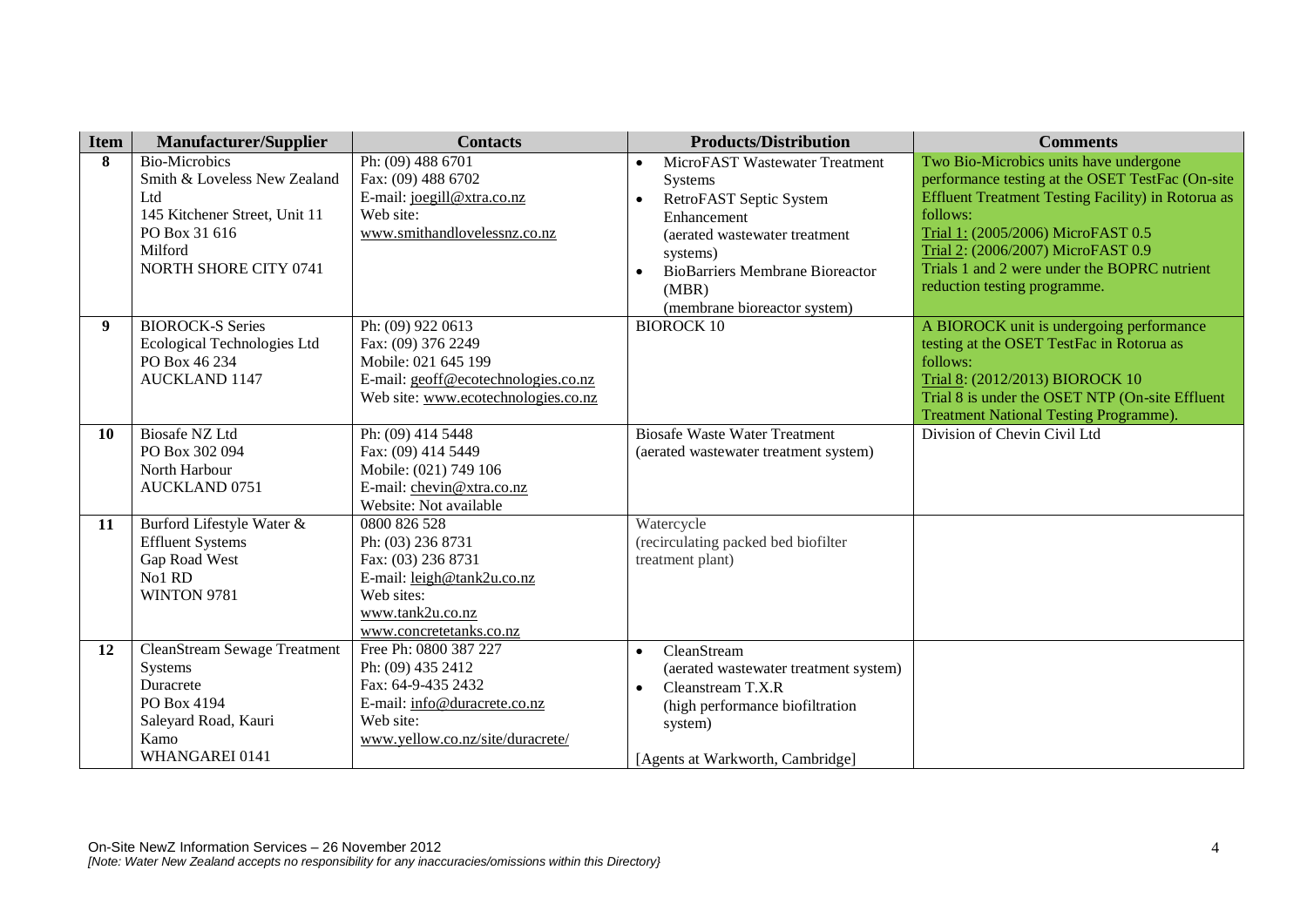| <b>Item</b> | <b>Manufacturer/Supplier</b>          | <b>Contacts</b>                                       | <b>Products/Distribution</b>             | <b>Comments</b>                                                     |
|-------------|---------------------------------------|-------------------------------------------------------|------------------------------------------|---------------------------------------------------------------------|
| 13          | <b>Devan Plastics</b>                 | Free Ph: 0800 500 026                                 | <b>DB9000 NRS</b>                        | Three Devan units have undergone performance                        |
|             | PO Box 2602                           | Ph: (07) 578 8726                                     | (aerated wastewater treatment system)    | testing at the OSET TestFac (On-site Effluent                       |
|             | 125 Birch Avenue, Judea               | Fax: (07) 577 0437                                    |                                          | <b>Treatment Testing Facility) in Rotorua as follows:</b>           |
|             | TAURANGA 3140                         | E-mail: sales@devan.co.nz                             |                                          | Trial 1: (2005/2006) DB9000                                         |
|             |                                       | Web site: www.devan.co.nz                             |                                          | Trial 2: (2006/2007) DB9000 NRS<br>Trial 5: (2009/2010) Devan Green |
|             |                                       |                                                       |                                          | Trials 1 and 2 were under the BOPRC nutrient                        |
|             |                                       |                                                       |                                          | reduction testing programme.                                        |
|             |                                       |                                                       |                                          | Trial 5 was under the OSET NTP (On-site                             |
|             |                                       |                                                       |                                          | <b>Effluent Treatment National Testing Programme).</b>              |
|             |                                       |                                                       |                                          | <b>Note:</b> The Devan Green is a "development"                     |
|             |                                       |                                                       |                                          | model and as such is not available commercially.                    |
| 14          | E-Bin Distributions Ltd               | Ph: (09) 407 3418                                     | E-BIN                                    |                                                                     |
|             | PO Box 812                            | Fax: (09) 407 3408                                    | (Passive Secondary Treatment System)     |                                                                     |
|             | <b>KERIKERI 0245</b>                  | E-mail: admin@ebin.co.nz<br>Web-site: www.e-bin.co.nz | [Distribution: Northland; Whangarei;     |                                                                     |
|             |                                       |                                                       | North Auckland; Auckland]                |                                                                     |
| 15          | <b>ECO Solutions NZ Ltd</b>           | Ph: (09) 634 1166                                     | Klargester BioDisc                       | ECO Solutions is NZ Agent for Klargester.                           |
|             | 61-63 Church Street                   | Fax: (09) 634 1744                                    | (rotating biological contactor)          | Alpha Environmental is South Island distributor.                    |
|             | Onehunga 1061                         | E-mail: Phil@ecosol.co.nz                             | <b>Klargester Reed Beds</b><br>$\bullet$ | [For Klargester product information go to                           |
|             | PO Box 24115                          | Web-site: www.ecosol.co.nz                            |                                          | www.alphaenvironmental.co.nz]                                       |
|             | Royal Oak                             |                                                       |                                          |                                                                     |
|             | <b>AUCKLAND 1345</b>                  |                                                       |                                          |                                                                     |
| 16          | Eco-Cycle New Zealand<br>PO Box 13101 | Ph: (07) 543 1594<br>Fax: (07) 543 2471               | Eco-Cycle Bio Boss<br>$\bullet$          |                                                                     |
|             | Tauranga Central                      | E-mail: matt@ecocycle.co.nz                           | Eco-Cycle RPB<br>$\bullet$               |                                                                     |
|             | TAURANGA 3141                         | Web-site: www.ecocycle.co.nz                          |                                          |                                                                     |
| 17          | Eco Sewerage                          | Ph:                                                   | Eco Sewerage (worm unit and plant filter | An Eco Sewerage unit is undergoing performance                      |
|             | 236 Tiki Road                         | Fax:                                                  | unit)                                    | testing at the OSET TestFac in Rotorua as                           |
|             | <b>COROMANDEL 3506</b>                | Mobile: 027 488 1203                                  |                                          | follows:                                                            |
|             |                                       | E-mail: ecosewerage@gmail.com                         |                                          | Trial 8: (2012/2013) Eco Sewerage                                   |
|             |                                       | Web-site:                                             |                                          | Trial 8 is under the OSET NTP (On-site Effluent                     |
|             |                                       |                                                       |                                          | <b>Treatment National Testing Programme).</b>                       |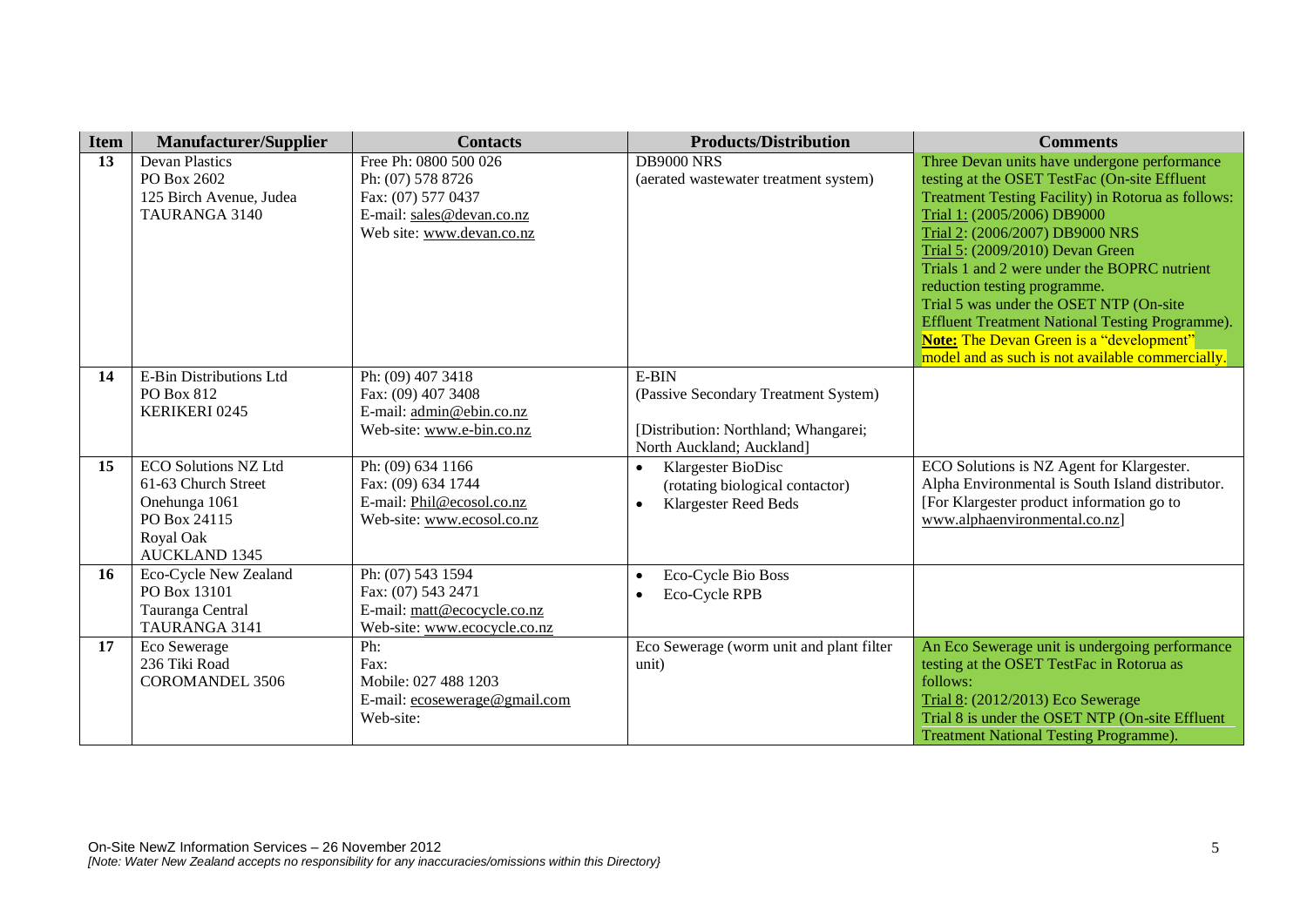| <b>Item</b> | <b>Manufacturer/Supplier</b>              | <b>Contacts</b>                            | <b>Products/Distribution</b>                | <b>Comments</b>                                                                                |
|-------------|-------------------------------------------|--------------------------------------------|---------------------------------------------|------------------------------------------------------------------------------------------------|
| 18          | <b>Effluent Management Systems</b>        | Ph: (06) 879 8022                          | <b>EMS Flowking On Site Treatment Plant</b> |                                                                                                |
|             | (EMS) Ltd                                 | Fax: (06) 879 8026                         | (five stage aerated wastewater treatment    |                                                                                                |
|             | 6 Hazelwood Street, Hastings              | E-mail: info@emsnz.co.nz                   | systems)                                    |                                                                                                |
|             | PO Box 8361                               | Web site: www.emsnz.co.nz                  |                                             |                                                                                                |
|             | <b>HAVELOCK NORTH 4157</b>                |                                            |                                             |                                                                                                |
| 19          | <b>Findlater Construction Ltd</b>         | Ph: (03) 579 2284                          | Findlater RPBF-2000-1                       | A Findlater Construction unit is undergoing                                                    |
|             | 32 Timandra Place                         | Fax: (03) 579 2285                         | (packed bed reactor)                        | performance testing at the OSET TestFac in                                                     |
|             | <b>BLENHEIM 7201</b>                      | E-mail: ron@findlaterconstruction.co.nz    |                                             | Rotorua as follows:                                                                            |
|             |                                           | Web-site:                                  |                                             | Trial 8: (2012/2013) Findlater PA 5x5<br>Trial 8 is under the OSET NTP (On-site Effluent       |
|             |                                           | www.findlaterconstruction.co.nz            |                                             | <b>Treatment National Testing Programme).</b>                                                  |
| 20          | Gould Tank Systems (GTS)                  | Free Ph: 0800 253 273                      | Wright Pro Tech 10,000                      |                                                                                                |
|             | (A Division of Wright Tanks               | Ph: 64-6-353 6157                          | (aerated wastewater treatment system)       |                                                                                                |
|             | Ltd                                       | Fax: 64-6-353 3020                         |                                             |                                                                                                |
|             | 455 Rangitikei Street                     | E-mail: gouldtanks@xtra.co.nz and          |                                             |                                                                                                |
|             | PO Box 4196                               | sales@gouldtanks.com                       |                                             |                                                                                                |
|             | PALMERSTON NORTH 4442                     | Web site: www.gouldtanks.com               |                                             |                                                                                                |
| 21          | Humes Pipeline Systems                    | Ph: (09) 580 7973                          | Humes FR-1                                  | A Humes unit has undergone performance testing                                                 |
|             | 585 Great South Road                      | Fax: (09) 580 0801                         | (aerated wastewater treatment system)       | at the OSET TestFac (On-site Effluent Treatment                                                |
|             | Private Bag 92-817                        | E-mail: Chris.Thorpe@humes.co.nz           |                                             | Testing Facility) in Rotorua as follows:                                                       |
|             | Penrose                                   | Web-site: www.humes.co.nz                  |                                             | Trial 4: (2008/2009) Humes FR-1                                                                |
|             | <b>AUCKLAND 1642</b>                      |                                            |                                             | Trial 4 was under the OSET NTP (On-site                                                        |
|             |                                           | [Note: No details of treatment unit on     |                                             | <b>Effluent Treatment National Testing Programme)</b>                                          |
|             |                                           | web-site]                                  |                                             | <b>Note:</b> The Humes FR-1 is not available                                                   |
|             |                                           |                                            |                                             | commercially until further notice                                                              |
| 22          | <b>Hynds Environmental Systems</b><br>Ltd | Free Ph: 0800 425 433<br>Ph: (09) 571 0090 | Lifestyle 'Advanced' System<br>$\bullet$    | Three Hynds Lifestyle units have undergone<br>performance testing at the OSET TestFac (On-site |
|             | PO Box 17 388                             | Fax: (09) 571 0091                         | Lifestyle 'Compact' System                  | Effluent Treatment Testing Facility) in Rotorua as                                             |
|             | Greenlane                                 | E-mail: sales@hyndsenv.co.nz               | Lifestyle 'Elite' System                    | follows:                                                                                       |
|             | <b>AUCKLAND 1546</b>                      | Web site:                                  | (aerated wastewater treatment               | Trial 1: (2005/2006) Hynds Lifestyle (SAF)                                                     |
|             |                                           | www.hynds.co.nz/environmental              | systems)<br>Lifestyle 'MBR' System          | Trial 2: (2006/2007) Hynds Lifestyle 'Ultimate'                                                |
|             |                                           |                                            | (membrane bioreactor system)                | Trial 4: (2008/2009) Hynds Lifestyle 'Advanced'                                                |
|             |                                           |                                            |                                             | Trials 1 and 2 were under the BOPRC nutrient                                                   |
|             |                                           |                                            | [Main Offices in Auckland and               | reduction testing programme.                                                                   |
|             |                                           |                                            | Christchurch - Agents/Distributors in 22    | Trial 4 was under the OSET NTP (On-site                                                        |
|             |                                           |                                            | centres nationally]                         | <b>Effluent Treatment National Testing Programme).</b>                                         |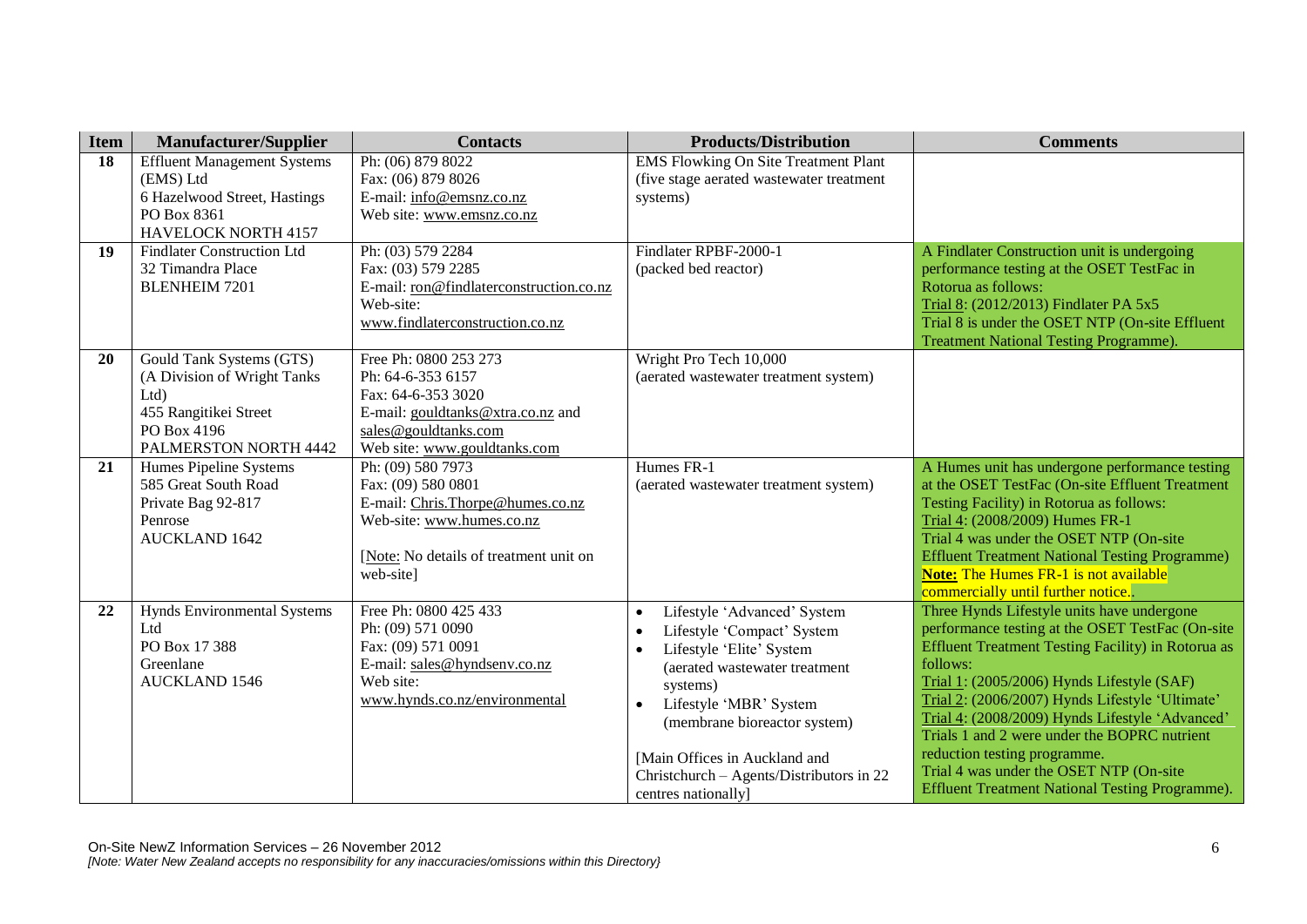| <b>Item</b> | <b>Manufacturer/Supplier</b>                                                                                                    | <b>Contacts</b>                                                                                                                              | <b>Products/Distribution</b>                                                                                                                                                                                                                                                                                        | <b>Comments</b>                                                                                                                                                                                                                                                                                                                                                                                                                                                                                                             |
|-------------|---------------------------------------------------------------------------------------------------------------------------------|----------------------------------------------------------------------------------------------------------------------------------------------|---------------------------------------------------------------------------------------------------------------------------------------------------------------------------------------------------------------------------------------------------------------------------------------------------------------------|-----------------------------------------------------------------------------------------------------------------------------------------------------------------------------------------------------------------------------------------------------------------------------------------------------------------------------------------------------------------------------------------------------------------------------------------------------------------------------------------------------------------------------|
| 23          | Indigo Ltd<br>15 The Glade                                                                                                      | Ph: (09) 238 3893<br>Fax: (09) 238 3193                                                                                                      | Continuous Biological Treatment (CBT)<br>System                                                                                                                                                                                                                                                                     |                                                                                                                                                                                                                                                                                                                                                                                                                                                                                                                             |
|             | Pukekohe<br><b>AUCKLAND 1800</b>                                                                                                | E-mail: nathan@indigo-ltd.co.nz<br>Web-site: www.indigo-<br>ltd.co.nz/INDIGO%20WEB7.htm                                                      | (single basin aerated wastewater treatment<br>system)                                                                                                                                                                                                                                                               |                                                                                                                                                                                                                                                                                                                                                                                                                                                                                                                             |
| 24          | Innoflow Technologies New<br>Zealand Ltd<br>311A Postman Road<br>Dairy Flat<br>PO Box 300-572<br>Albany<br><b>AUCKLAND 0752</b> | Free Ph: 0800 466 635<br>Ph: (09) 426 1027<br>Fax: (09) 426 1047<br>E-mail: info@innoflow.co.nz<br>Web site:<br>www.innoflowtechnologies.com | AdvanTex® (Recirculating Textile<br>Packed Bed Reactor)<br>Intermittent/recirculating Sand Filters<br>Biotube <sup>TM</sup> Effluent Filters<br>[35 Distributors/Agents NZ wide.<br>Design, engineering support, management<br>and maintenance services]                                                            | Three AdvanTex units have undergone<br>performance testing at the OSET TestFac (On-site<br><b>Effluent Treatment Testing Facility) in Rotorua as</b><br>follows:<br>Trial 1: (2005/2006) AdvanTex AX-20<br>Trial 3: (2007/2008) AdvanTex AX-20 Mode 3<br>Trial 5: (2009/2010) AdvanTex AX-20 Mode 3<br>[nutrient reduction re-testing]<br>Trials 1 and 3 were under the BOPRC nutrient<br>reduction testing programme.<br>Trial 5 was under the OSET NTP (On-site<br><b>Effluent Treatment National Testing Programme).</b> |
| 25          | <b>Jacobs Water Tanks</b><br>1 Princes Street<br>PO Box 149<br>NGARUAWAHIA 3742                                                 | Ph: (07) 824 8749<br>Fax: (03) 344 1129<br>E-mail: don@hnpl.net<br>Web-site: www.jacobstanks.com                                             | EnviroTank<br>(venturi aerated wastewater treatment<br>system)                                                                                                                                                                                                                                                      |                                                                                                                                                                                                                                                                                                                                                                                                                                                                                                                             |
| 26          | Jet Waste & Water Systems Ltd<br>Unit E, 9 Lovell Court, Albany<br>PO Box 302-241<br>North Harbour<br>NORTH SHORE CITY 0751     | Ph: (09) 415 1538<br>Fax: (09) 415 1438<br>E-mail: info@jetwaste.co.nz<br>Web site: www.jetwaste.co.nz                                       | Classic Jet Home Plant<br>$\bullet$<br>Fibreglass Jet home Plant<br>Fibreglass XTRA Plant (large homes)<br>Jet Tex (recirculating Textile Packed<br><b>Bed Reactor)</b><br>Septic Upgrade Plant<br>(aerated wastewater treatment<br>systems)<br><b>Tertiary Treatments</b><br>(intermittent biological sand filter) |                                                                                                                                                                                                                                                                                                                                                                                                                                                                                                                             |
| 27          | KiwiTreat Ltd<br>Horrelville<br>RD <sub>1</sub><br>RANGIORA 7471                                                                | Ph: (03) 312 5787<br>Fax: (09) 312 5780<br>E-mail: john@kiwitreat.co.nz<br>Web site: www.kiwitreat.co.nz                                     | KiwiTreat Eco System<br>(aerated wastewater treatment system)                                                                                                                                                                                                                                                       |                                                                                                                                                                                                                                                                                                                                                                                                                                                                                                                             |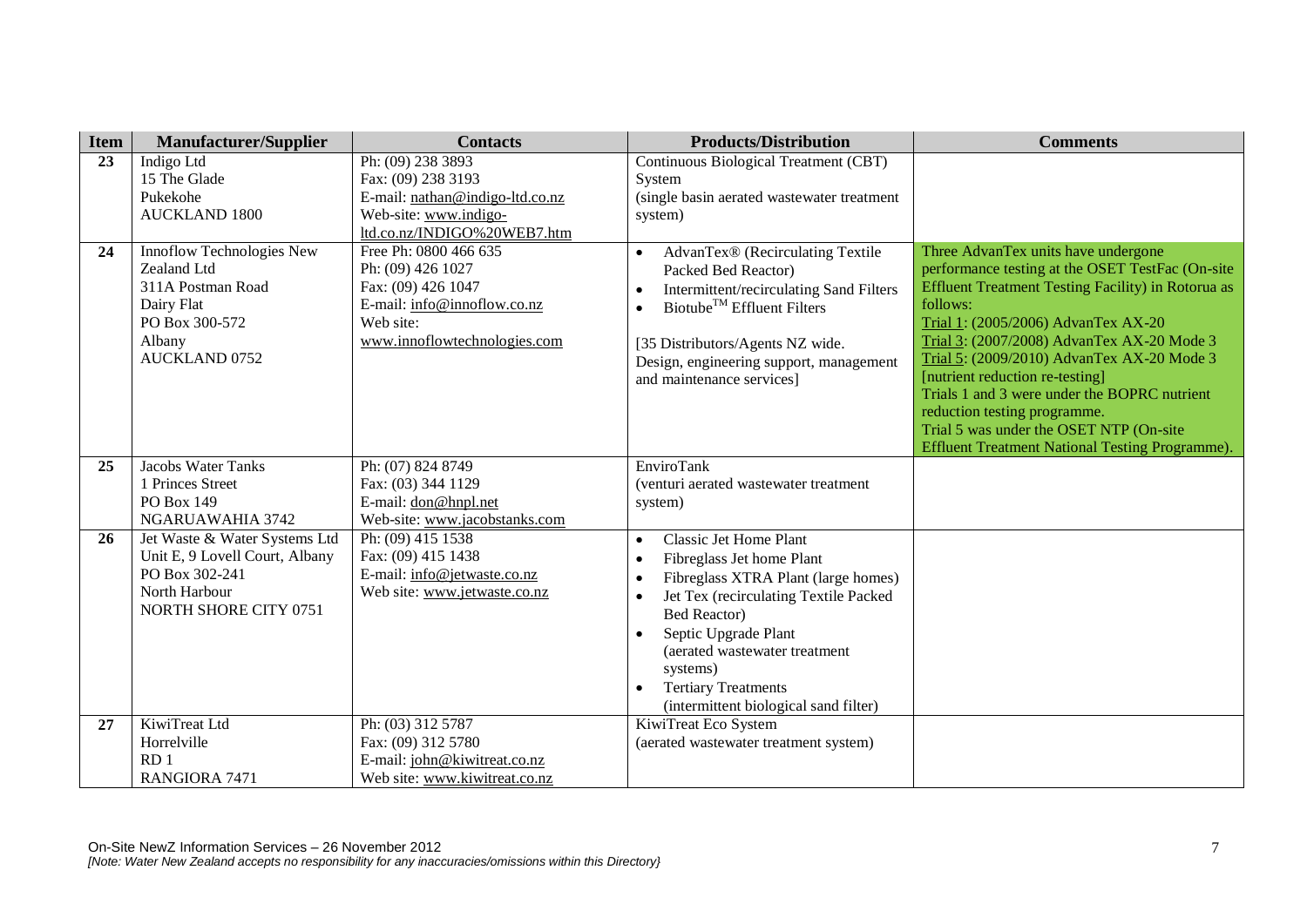| <b>Item</b> | <b>Manufacturer/Supplier</b>          | <b>Contacts</b>                      | <b>Products/Distribution</b>                  | <b>Comments</b>                                           |
|-------------|---------------------------------------|--------------------------------------|-----------------------------------------------|-----------------------------------------------------------|
| 28          | MacTrap KESSEL Separators             | Ph: (09) 420 5681                    | MacTrap KESSEL Inno-Clean                     |                                                           |
|             | PO Box 101                            | Fax:                                 | (sequencing batch reactor)                    |                                                           |
|             | Kaukapakapa                           | Mobile: (027) 497 8791               |                                               |                                                           |
|             | <b>AUCKLAND 0843</b>                  | E-mail: info@mactrap.co.nz           |                                               |                                                           |
|             |                                       | Web-site: www.mactrap.co.nz          |                                               |                                                           |
| 29          | <b>Oasis Clearwater Environmental</b> | Free Ph: 0800 48 48 49               | Oasis Clearwater Series 2000 System           | Two Oasis Clearwater units have undergone                 |
|             | Systems                               | Ph: (03) 344 0262                    | (SAFE)                                        | performance testing at the OSET TestFac (On-site          |
|             | PO Box 16-276                         | Fax: (03) 344 0267                   | (aerated wastewater treatment system)         | <b>Effluent Treatment Testing Facility) in Rotorua as</b> |
|             | Hornby                                | E-mail: office@oasisclearwater.co.nz | TEXASS - Textile Advanced Sewage<br>$\bullet$ | follows:                                                  |
|             | <b>CHRISTCHURCH 8441</b>              | Web site: www.oasisclearwater.co.nz  | System                                        | Trial 1: (2005/2006) Oasis Membrane MBR                   |
|             |                                       |                                      | (recirculating textile system)                | Trial 3: (2007/2008) Oasis S2000                          |
|             |                                       |                                      | MBR – Membrane Bio-Reactor                    | Trials 1 and 3 were under the BOPRC nutrient              |
|             |                                       |                                      | (membrane bioreactor system)                  | reduction testing programme.                              |
|             |                                       |                                      | [25 distributors nationwide]                  |                                                           |
| 30          | Pure by Plants Ltd                    | Uli Rambeck                          | Pure by Plants Botanical Wastewater           |                                                           |
|             | 35 Ridge Road                         | Ph: 64-9-372 9565                    | <b>Treatment System</b>                       |                                                           |
|             | Oneroa                                | Fax: 64-9-372 9565                   | (wetland secondary treatment system)          |                                                           |
|             | Waiheke Island                        | E-mail: ulir@clear.net.nz            |                                               |                                                           |
|             | <b>AUCKLAND 1081</b>                  | Web-site: (none)                     |                                               |                                                           |
| 31          | Quantum Waste Water Systems           | Free Ph: 0800 555 750                | Quantum Waste Water System                    | A Quantum Tanks unit has undergone                        |
|             | 279 Oxford Street                     | Ph: (06) 368 8490                    | (aerated wastewater treatment system)         | performance testing at the OSET TestFac (On-site          |
|             | <b>LEVIN 5510</b>                     | Fax: (06) 368 8496                   |                                               | <b>Effluent Treatment Testing Facility) in Rotorua as</b> |
|             |                                       | E-mail: steve@quantumtanks.co.nz     |                                               | follows:                                                  |
|             |                                       | Web-site: www.quantumtanks.co.nz     |                                               | Trial 6: (2010/2011) Quantum Eco System                   |
|             |                                       |                                      |                                               | Trial 6 was under the OSET NTP (On-site                   |
|             |                                       |                                      |                                               | <b>Effluent Treatment National Testing Programme).</b>    |
| 32          | <b>Reflection Treatment Systems</b>   | Ph: (09) 411 7337                    | Intermittent Sand Filter (ISF) System         | A Reflection unit has undergone performance               |
|             | Ltd                                   | Fax: (09) 411 8592                   | <b>Textile Filter</b>                         | testing at the OSET TestFac (On-site Effluent             |
|             | 948 State Highway 16                  | E-mail: info@septic.co.nz            | (packed bed wastewater treatment              | <b>Treatment Testing Facility) in Rotorua as follows:</b> |
|             | Waimauku                              | Web site: www.septic.co.nz           | systems)                                      | Trial 2: (2006/2007) Reflection Textile EW                |
|             | PO Box 168                            |                                      |                                               | Trial 2 was under the BOPRC nutrient reduction            |
|             | Waimauku                              |                                      |                                               | testing programme.                                        |
|             | <b>AUCKLAND 0842</b>                  |                                      |                                               |                                                           |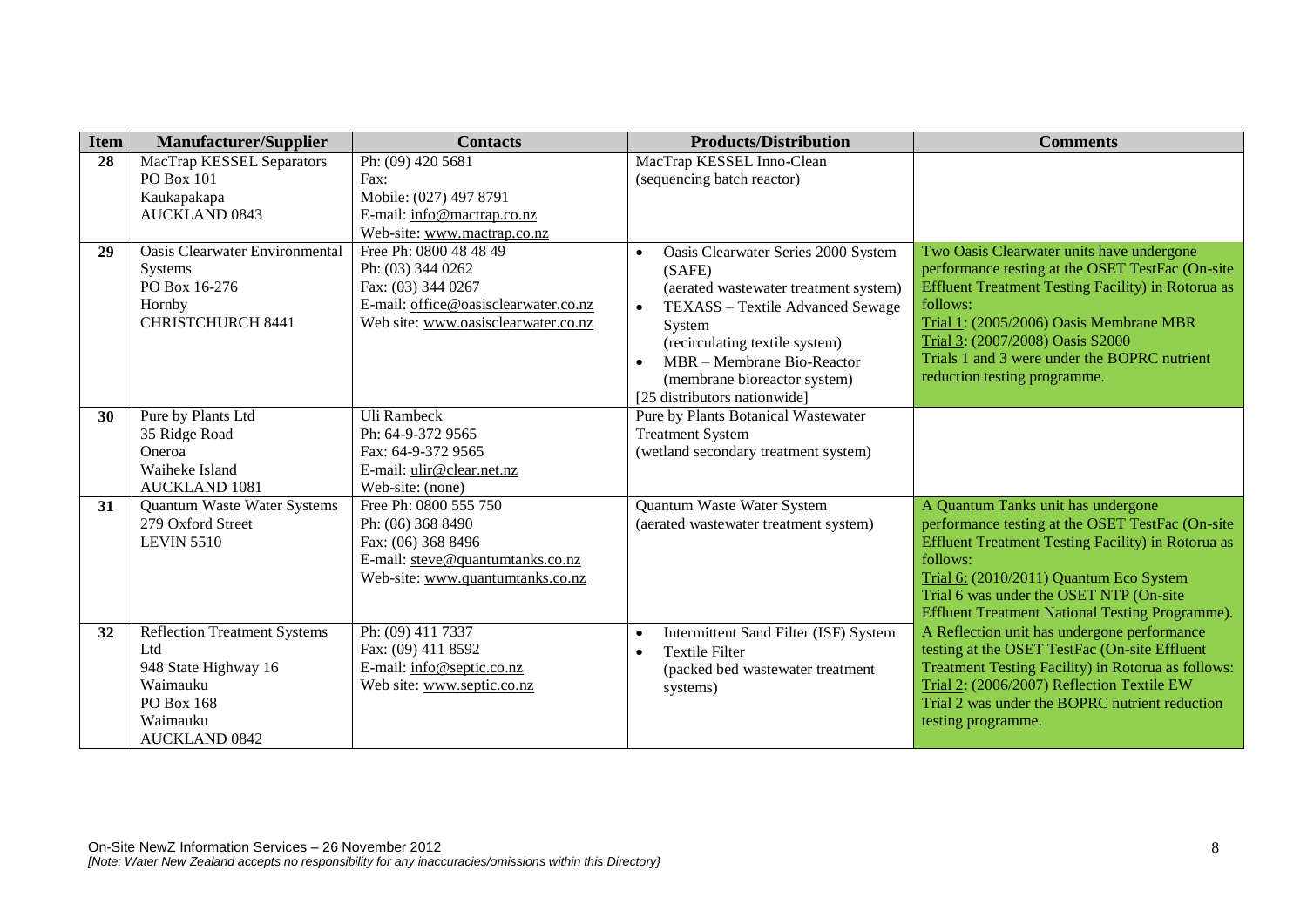| <b>Item</b> | <b>Manufacturer/Supplier</b> | <b>Contacts</b>                              | <b>Products/Distribution</b>                                               | <b>Comments</b>                                                                     |
|-------------|------------------------------|----------------------------------------------|----------------------------------------------------------------------------|-------------------------------------------------------------------------------------|
| 33          | <b>RX Plastics Ltd</b>       | Free Ph: 0800 288 558                        | Airtech 7000                                                               | Three RX Plastics units have undergone                                              |
|             | 445 West Street              | Ph: (03) 307 9081                            | Airtech 9000                                                               | performance testing at the OSET TestFac (On-site                                    |
|             | PO Box 360                   | Fax: (03) 307 9460                           | Airtech 9000 NR                                                            | <b>Effluent Treatment Testing Facility) in Rotorua as</b>                           |
|             | <b>ASHBURTON 7740</b>        | E-mail: sales@rxplastics.co.nz               | (aerated wastewater treatment)                                             | follows:                                                                            |
|             |                              | Web site: www.rxplastics.co.nz               | systems)                                                                   | Trial 2: (2006/2007) Airtech 9000                                                   |
|             |                              |                                              |                                                                            | Trial 2: (2006/2007) Airtech 9000 NR                                                |
|             |                              |                                              |                                                                            | Trial 5: (2009/2010) Airtech 7000<br>Trial 2 was under the BOPRC nutrient reduction |
|             |                              |                                              |                                                                            | testing programme.                                                                  |
|             |                              |                                              |                                                                            | Trial 5 was under the OSET NTP (On-site                                             |
|             |                              |                                              |                                                                            | <b>Effluent Treatment National Testing Programme).</b>                              |
| 34          | Septech New Zealand Ltd      | Free Ph: 0800 353 222                        | Septech Turbo Jet 2000                                                     |                                                                                     |
|             | Larsens Concrete & Drainage  | Ph: (06) 344 5911                            | Septech Turbo Jet 3000                                                     |                                                                                     |
|             | 437 Heads Road               | Fax: (06) 344 8189                           | (aerated wastewater treatment                                              |                                                                                     |
|             | WANGANUI 4501                | E-mail: larsensconcrete@xtra.co.nz           | systems)                                                                   |                                                                                     |
|             |                              | Web site:                                    |                                                                            |                                                                                     |
|             |                              | www.yellow.co.nz/site/LarsensConcretea       |                                                                            |                                                                                     |
|             |                              | ndDrainage                                   |                                                                            |                                                                                     |
| 35          | Simple Waste Water Solutions | Ph: (09) 422 7817                            | Solid Waste Digester-Plant Filters-                                        |                                                                                     |
|             | (SWWS)                       | Fax: (09) 422 7812                           | Evaporator                                                                 |                                                                                     |
|             | 950 Matakana Valley Road     | E-mail: coll@swwsnz.co.nz                    | (vermicomposting/wetland/evaporator                                        |                                                                                     |
|             | RD <sub>5</sub>              | Web-site: www.swwsnz.co.nz                   | wastewater treatment system)                                               |                                                                                     |
|             | WARKWORTH 0985               |                                              |                                                                            |                                                                                     |
| 36          | Sindico Ltd<br>5 Port Road   | Ph: (04) 939 3304                            | Huber MCB (MembraneClearBox)<br>[membrane bioreactor unit (retrofit option |                                                                                     |
|             | Seaview                      | Fax: (04) 939 3305<br>E-mail: (via web-site) | available for installation within septic tank                              |                                                                                     |
|             | <b>LOWER HUTT 5010</b>       | Web-site: www.sindico.co.nz                  | or AWTS)]                                                                  |                                                                                     |
| 37          | Super-Treat Systems NZ Ltd   | Free Ph: 0800 70 70 50                       | Supertreat NZ12                                                            | A Super-Treat unit is undergoing performance                                        |
|             | 1666 State Highway 10        | Ph-Fax: (09) 407 8945                        | (venturi aeration wastewater treatment                                     | testing at the OSET TestFac in Rotorua as                                           |
|             | RD <sub>3</sub>              | E-mail: supertreatnz@xtra.co.nz              | system)                                                                    | follows:                                                                            |
|             | KERIKERI 0293                | Web-site: www.supertreatnz.co.nz             |                                                                            | Trial 8: (2012/2013) Super-Treat NZ12                                               |
|             |                              |                                              |                                                                            | Trial 8 is under the OSET NTP (On-site Effluent                                     |
|             |                              |                                              |                                                                            | <b>Treatment National Testing Programme).</b>                                       |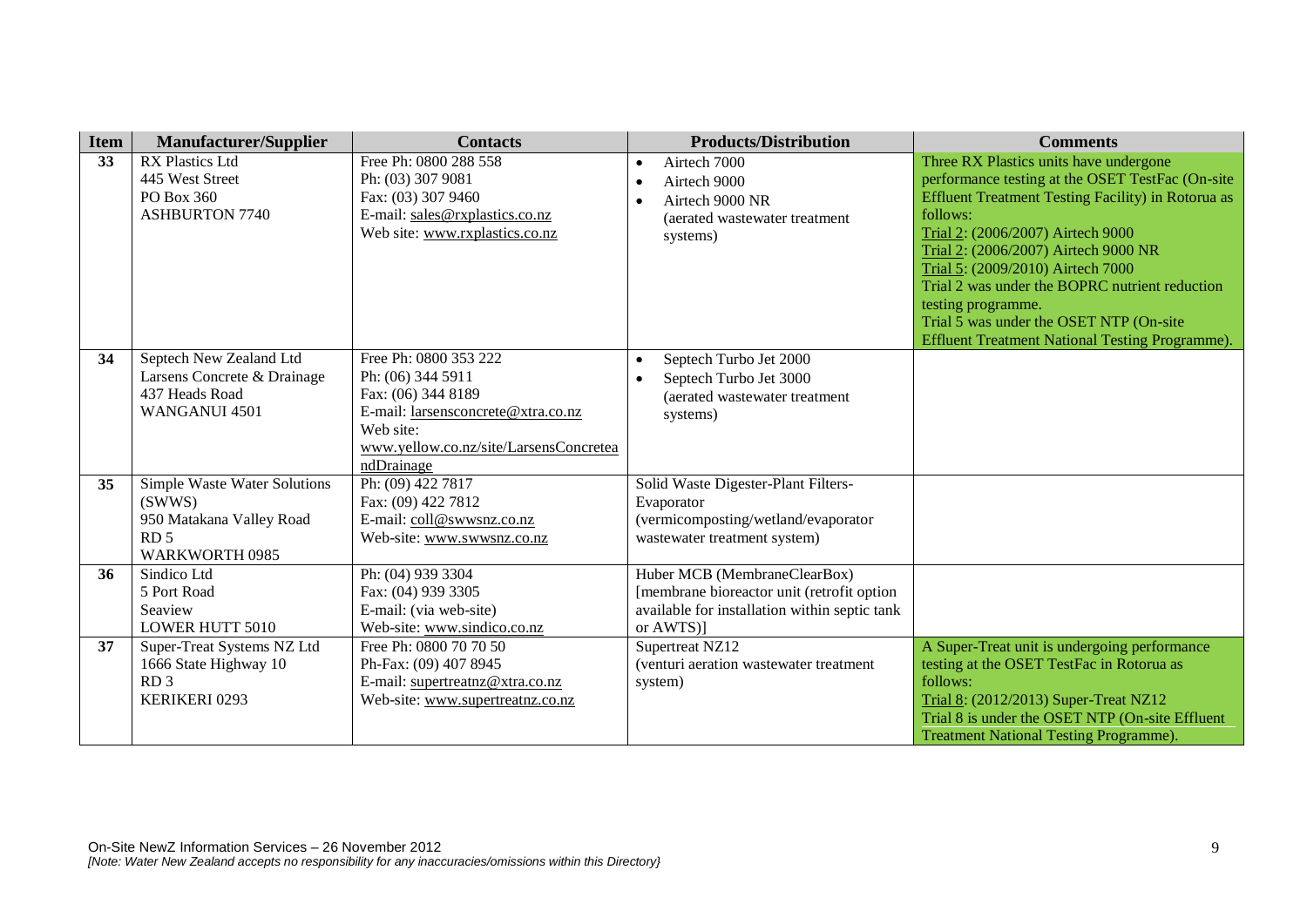| <b>Item</b> | <b>Manufacturer/Supplier</b>                     | <b>Contacts</b>                            | <b>Products/Distribution</b>                                              | <b>Comments</b>                                                                                        |
|-------------|--------------------------------------------------|--------------------------------------------|---------------------------------------------------------------------------|--------------------------------------------------------------------------------------------------------|
| 38          | <b>Tech Treat Ltd</b>                            | Ph: (09) 407 1967                          | <b>TechTreat SS 10</b>                                                    | A Tech Treat unit is undergoing performance                                                            |
|             | PO Box 970                                       | Fax:                                       |                                                                           | testing at the OSET TestFac in Rotorua as                                                              |
|             | KERIKERI 0245                                    | Mobile: 027 447 2322                       |                                                                           | follows:                                                                                               |
|             |                                                  | E-mail: sewageservicing@hotmail.com        |                                                                           | Trial 8: (2012/2013) TechTreat SS 10                                                                   |
|             |                                                  | Web-site:                                  |                                                                           | Trial 8 is under the OSET NTP (On-site Effluent                                                        |
|             |                                                  |                                            |                                                                           | <b>Treatment National Testing Programme).</b>                                                          |
| 39          | Waiheke Wastewater (2011) Ltd                    | Ph: (09) 372 7158                          | Ecowaste                                                                  |                                                                                                        |
|             | 1 Fisher Rd, Onetangi                            | Fax: (09) 372 7614                         | (domestic wastewater treatment system;                                    |                                                                                                        |
|             | Waiheke Island 1971                              | E-mail: info@waihekewastewater.co.nz       | design and installation service)                                          |                                                                                                        |
|             | PO Box 395                                       | Web-site:                                  |                                                                           |                                                                                                        |
|             | Oneroa                                           | www.waihekewastewater.co.nz                |                                                                           |                                                                                                        |
|             | Waiheke Island 1840                              |                                            |                                                                           |                                                                                                        |
| 40          | Waipapa Tanks & Waste                            | Free Ph: 0800 739 243<br>Ph: (09) 407 8323 | Econo-Treat                                                               | Four Waipapa Tanks units have undergone                                                                |
|             | <b>Treatment Systems Ltd</b><br>166 Waipapa Road | Fax: (09) 407 8372                         | Nitro-Treat                                                               | performance testing at the OSET TestFac (On-site<br>Effluent Treatment Testing Facility) in Rotorua as |
|             | RD <sub>2</sub>                                  | E-mail: sales@waipapatanks.co.nz           | Maxi-Treat                                                                | follows:                                                                                               |
|             | KERIKERI 0295                                    | Web-site: www.waipapatanks.co.nz           |                                                                           | Trial 1: (2005/2006) Super-Treat SB440 (N12)                                                           |
|             |                                                  |                                            | [Installation Agents in Kaitaia,<br>Warkworth, Waitakere, Waiheke Island, | Trial 2: (2006/2007) Econo-Treat P-10-2                                                                |
|             |                                                  |                                            | Tauranga, Rotorua]                                                        | Trial 3: (2007/2008) Maxi-Treat MV-C 3000                                                              |
|             |                                                  |                                            |                                                                           | Trial 4: (2008/2009) Econo-Treat VBB C-2200-2                                                          |
|             |                                                  |                                            |                                                                           | Trials 1 to 3 were under the BOPRC nutrient                                                            |
|             |                                                  |                                            |                                                                           | reduction testing programme.                                                                           |
|             |                                                  |                                            |                                                                           | Trial 4 was under the OSET NTP (On-site                                                                |
|             |                                                  |                                            |                                                                           | Effluent Treatment National Testing Programme).                                                        |
|             |                                                  |                                            |                                                                           | [Note: Subsequent to Trial 1, Waipapa Tanks]                                                           |
|             |                                                  |                                            |                                                                           | relinquished its Super-Treat franchise.]                                                               |
| 41          | WaterGurus (NZ) Ltd                              | Ph: (03) 943 0799                          | <b>NovaClear</b>                                                          | A NovaClear unit has undergone performance                                                             |
|             | PO Box 36 441                                    | Fax: (03) 943 2272                         | (MBR wastewater treatment system)                                         | testing at the OSET TestFac (On-site Effluent                                                          |
|             | Merrivale                                        | E-mail: roy@maximprojects.co.nz            |                                                                           | Treatment Testing Facility) in Rotorua as follows:                                                     |
|             | <b>CHRISTCHURCH 8141</b>                         | Web-sites: www.maximdesign.co.nz           |                                                                           | Trial 4: (2008/2009) NovaClear MBR                                                                     |
|             |                                                  |                                            |                                                                           | Trial 4 was under the OSET NTP (On-site                                                                |
|             |                                                  |                                            |                                                                           | <b>Effluent Treatment National Testing Programme).</b>                                                 |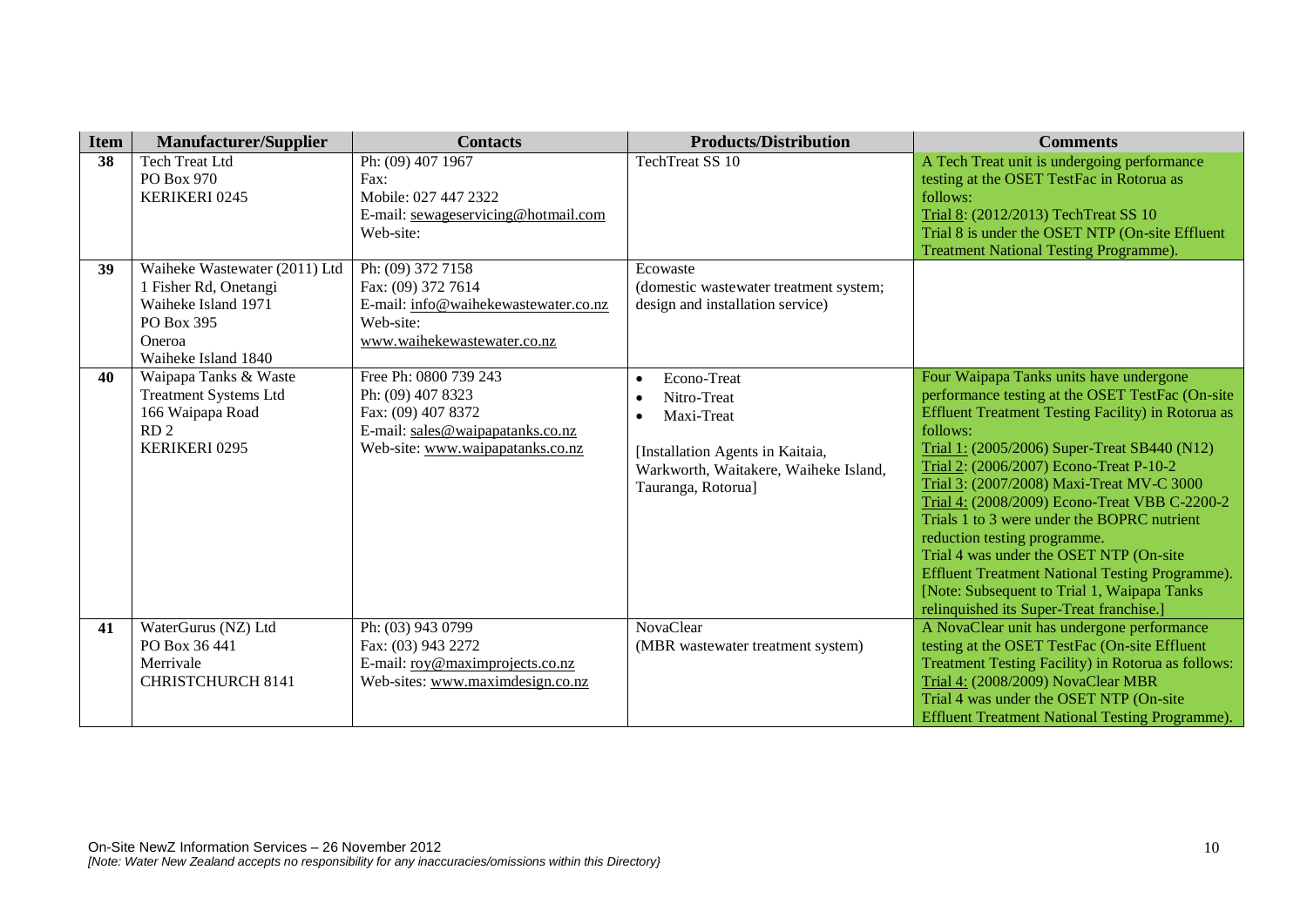| <b>Item</b> | <b>Manufacturer/Supplier</b> | <b>Contacts</b>                   | <b>Products/Distribution</b>                | <b>Comments</b>         |
|-------------|------------------------------|-----------------------------------|---------------------------------------------|-------------------------|
| 42          | Wateregen                    | Ph: (09) 473 3554                 | Wateregen                                   | Wateregen <sup>TM</sup> |
|             | Tioli Systems Ltd            | Fax: $(N.A.)$                     | (aerated wastewater treatment system,       | ClarEl <sup>TM</sup>    |
|             | 13 Rewi Street               | E-mail: info@wateregen.co.nz      | electrolytic disinfection)                  |                         |
|             | Torbay                       | Web-site: www.wateregen.co.nz     |                                             |                         |
|             | <b>AUCKLAND 0630</b>         |                                   |                                             |                         |
| 43          | Waterflow NZ Ltd             | Free Ph: 0800 628 356             | <b>Natural Flow System</b>                  |                         |
|             | Montre Vue Estate            | Ph: (09) 431 0042                 | (blackwater processing via Wormorator       |                         |
|             | 1160 State Highway 12        | Fax: (09) 431 8845                | and settling tank plus filter and greywater |                         |
|             | PO Box 24                    | E-mail: naturalflow@xtra.co.nz    | processing via settling/decanting tank plus |                         |
|             | <b>MAUNGATUROTO 0547</b>     | Web-site: www.naturalflow.co.nz   | filter treatment systems)                   |                         |
|             |                              |                                   | [Installers in Northland, Auckland,         |                         |
|             |                              |                                   | Waikato, Hawke's Bay, Gisborne, New         |                         |
|             |                              |                                   | Plymouth, Greater Wellington,               |                         |
|             |                              |                                   | Tasman/Nelson/Marlborough/West Coast]       |                         |
| 44          | Water Projects Ltd           | Free Ph: 0508 33 44 55            | Sewage Treatment Plants (design;            |                         |
|             | <b>PO Box 288</b>            | Ph: (09) 235 6992                 | manufacture; install; service; repair)      |                         |
|             | Waiuku                       | Fax: (09) 235 5138                |                                             |                         |
|             | Auckland 2341                | E-mail: admin@waterprojects.co.nz |                                             |                         |
|             |                              | Web-site: www.waterprojects.co.nz |                                             |                         |
|             |                              | (under development)               |                                             |                         |